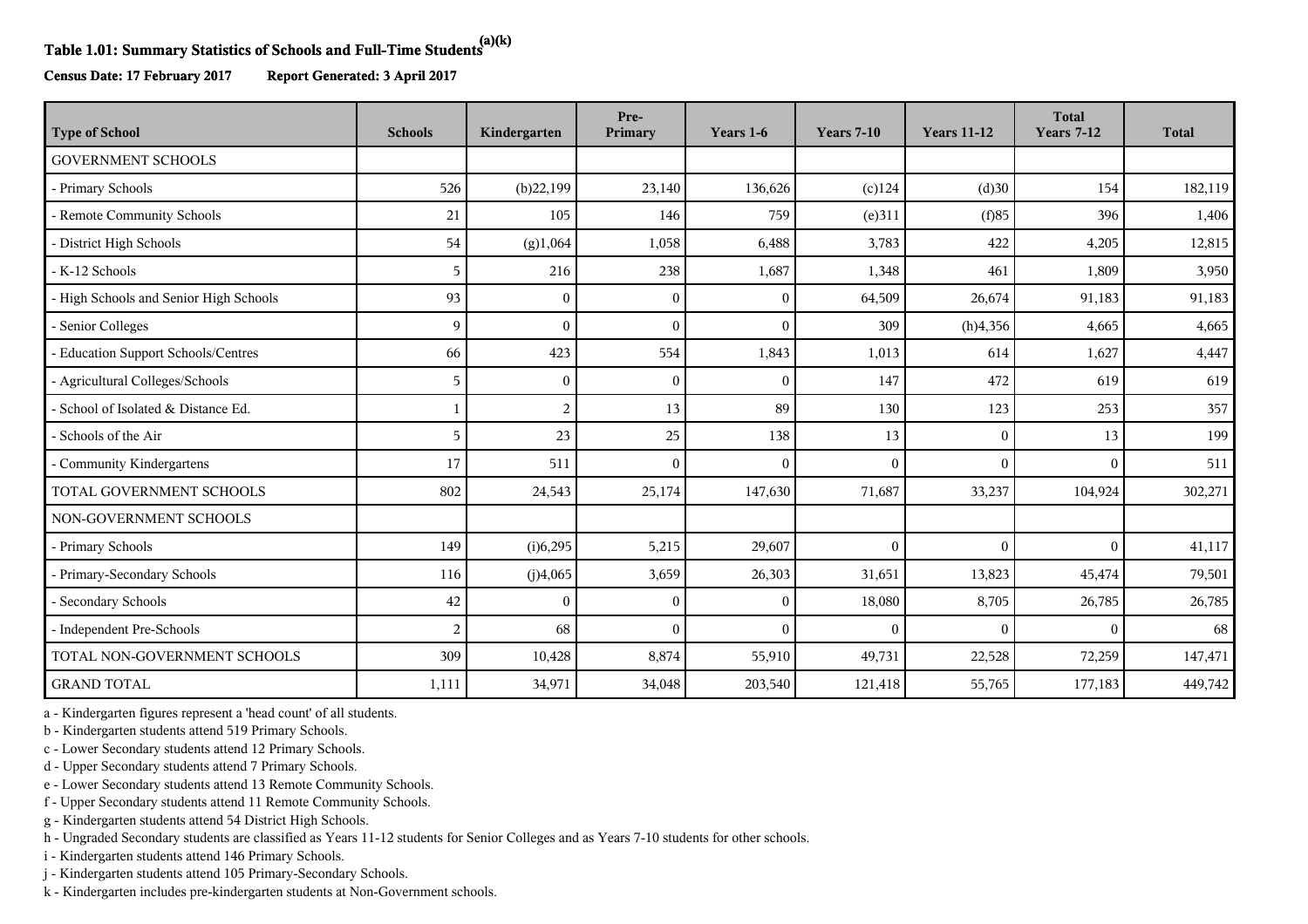## **Table 1.01: Summary Statistics of Metropolitan Schools and Full-Time Students(a)(k)**

**Census Date: 17 February 2017 Report Generated: 3 April 2017**

| <b>Type of School</b>                  | <b>Schools</b> | Kindergarten | Pre-<br>Primary | Years 1-6    | <b>Years 7-10</b> | <b>Years 11-12</b> | <b>Total</b><br><b>Years 7-12</b> | <b>Total</b> |
|----------------------------------------|----------------|--------------|-----------------|--------------|-------------------|--------------------|-----------------------------------|--------------|
| <b>GOVERNMENT SCHOOLS</b>              |                |              |                 |              |                   |                    |                                   |              |
| - Primary Schools                      | 346            | $(b)$ 17,854 | 18,599          | 108,462      | (c)0              | (d)0               | $\mathbf{0}$                      | 144,915      |
| - District High Schools                | 3              | (g)166       | 165             | 916          | 983               | $\mathbf{0}$       | 983                               | 2,230        |
| - K-12 Schools                         |                | 39           | 59              | 475          | 391               | 146                | 537                               | 1,110        |
| - High Schools and Senior High Schools | 66             | $\mathbf{0}$ | $\theta$        | $\mathbf{0}$ | 50,844            | 21,855             | 72,699                            | 72,699       |
| - Senior Colleges                      | 6              | $\theta$     | $\theta$        | $\mathbf{0}$ | $\mathbf{0}$      | (h)2,836           | 2,836                             | 2,836        |
| - Education Support Schools/Centres    | 53             | 406          | 533             | 1,679        | 829               | 516                | 1,345                             | 3,963        |
| - School of Isolated & Distance Ed.    |                | 2            | 13              | 89           | 130               | 123                | 253                               | 357          |
| - Community Kindergartens              | 14             | 372          | $\theta$        | $\mathbf{0}$ | $\Omega$          | $\mathbf{0}$       | $\Omega$                          | 372          |
| TOTAL GOVERNMENT SCHOOLS               | 490            | 18,839       | 19,369          | 111,621      | 53,177            | 25,476             | 78,653                            | 228,482      |
| NON-GOVERNMENT SCHOOLS                 |                |              |                 |              |                   |                    |                                   |              |
| - Primary Schools                      | 100            | (i)5,146     | 4,192           | 23,736       | $\Omega$          | $\mathbf{0}$       | $\theta$                          | 33,074       |
| - Primary-Secondary Schools            | 79             | (j)3,343     | 2,987           | 21,617       | 27,424            | 12,549             | 39,973                            | 67,920       |
| - Secondary Schools                    | 33             | $\Omega$     | $\Omega$        | $\theta$     | 14,955            | 7,416              | 22,371                            | 22,371       |
| - Independent Pre-Schools              | 2              | 68           | $\theta$        | $\theta$     | $\Omega$          | $\theta$           | $\Omega$                          | 68           |
| TOTAL NON-GOVERNMENT SCHOOLS           | 214            | 8,557        | 7,179           | 45,353       | 42,379            | 19,965             | 62,344                            | 123,433      |
| <b>GRAND TOTAL</b>                     | 704            | 27,396       | 26,548          | 156,974      | 95,556            | 45,441             | 140,997                           | 351,915      |

a - Kindergarten figures represent a 'head count' of all students.

b - Kindergarten students attend 343 Primary Schools.

c - Lower Secondary students attend 0 Primary Schools.

d - Upper Secondary students attend 0 Primary Schools.

e - Lower Secondary students attend 0 Remote Community Schools.

f - Upper Secondary students attend 0 Remote Community Schools.

g - Kindergarten students attend 3 District High Schools.

h - Ungraded Secondary students are classified as Years 11-12 students for Senior Colleges and as Years 7-10 students for other schools.

i - Kindergarten students attend 99 Primary Schools.

j - Kindergarten students attend 71 Primary-Secondary Schools.

k - Kindergarten includes pre-kindergarten students at Non-Government schools.